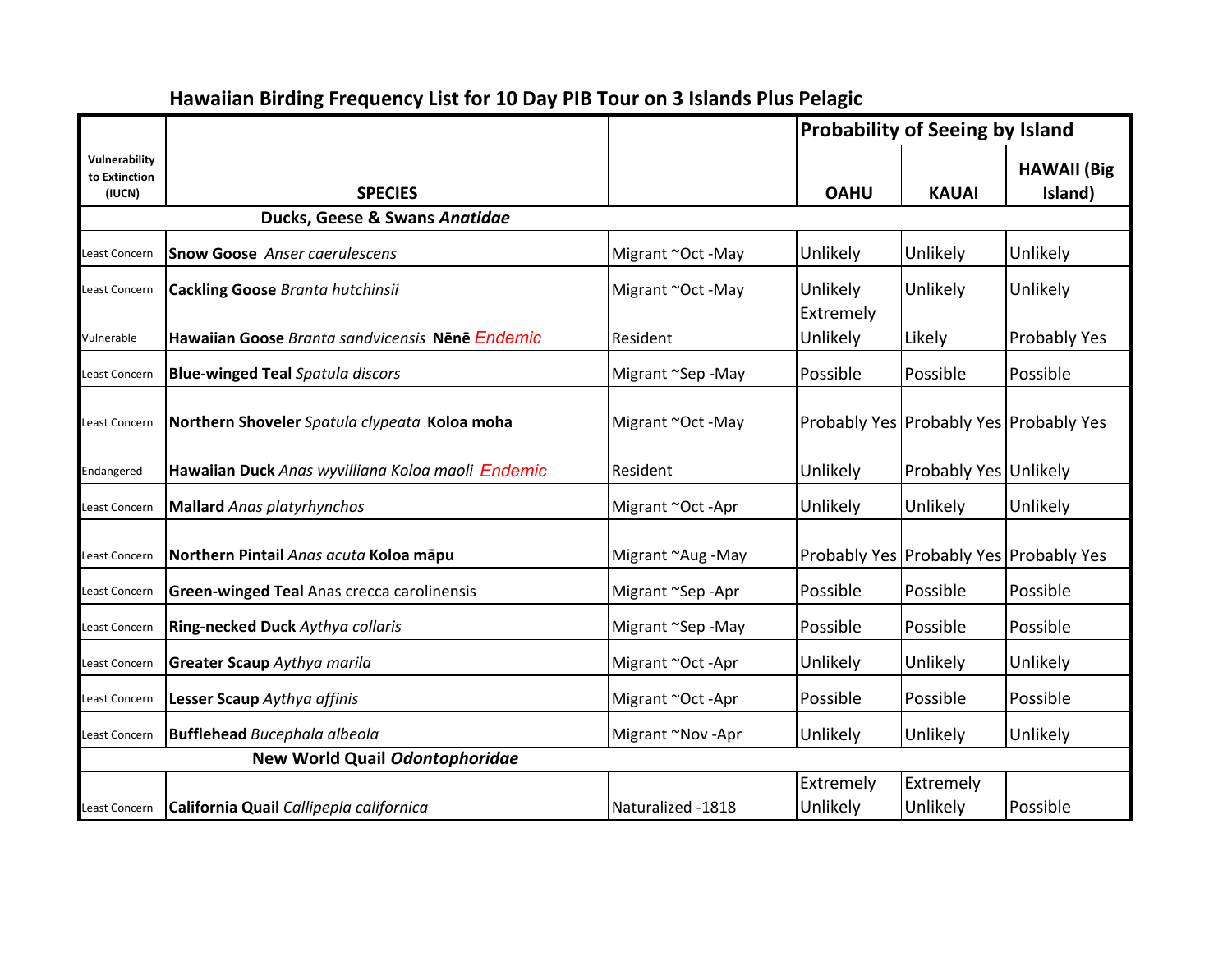|                                          |                                                      |                                   | <b>Probability of Seeing by Island</b> |                       |                               |
|------------------------------------------|------------------------------------------------------|-----------------------------------|----------------------------------------|-----------------------|-------------------------------|
| Vulnerability<br>to Extinction<br>(IUCN) | <b>SPECIES</b>                                       |                                   | <b>OAHU</b>                            | <b>KAUAI</b>          | <b>HAWAII</b> (Big<br>Island) |
|                                          | Pheasants, Grouse, and Allies Phasianidae            |                                   |                                        |                       |                               |
| <b>Least Concern</b>                     | <b>Wild Turkey</b> Meleagris gallopavo               | Naturalized -1788                 | Unlikely                               | Unlikely              | Probably Yes                  |
| Least Concern                            | Ring-necked Pheasant Phasianus colchicus             | Naturalized -1860's               | Possible                               | Possible              | Probably Yes                  |
| east Concern                             | Kalij Pheasant Lophura leucomelanos                  | Naturalized -1962                 | Unlikely                               |                       | Probably Yes                  |
| Least Concern                            | <b>Indian Peafowl Pavo cristatus</b>                 | Naturalized -1860                 | Possible                               | Unlikely              | Probably Yes                  |
| Least Concern                            | <b>Gray Francolin</b> Francolinus pondicerianus      | Naturalized -1950's               | Possible                               | Unlikely              | Probably Yes                  |
| Least Concern                            | <b>Black Francolin</b> Francolinus francolinus       | Naturalized -1959                 | Unlikely                               | Possible              | Possible                      |
| Least Concern                            | Red Junglefowl Gallus gallus bankiva Moa             | Naturalized ~500 -700 AD Unlikely | Extremely                              | Probably Yes Unlikely | Extremely                     |
| Least Concern                            | <b>Chukar</b> Alectoris chukar chukar                | Naturalized -1930                 | Extremely<br>Unlikely                  | Unlikely              | Possible                      |
| Near<br>Threatened                       | Japanese Quail Coturnix japonica                     | Naturalized -1866                 | Extremely<br>Unlikely                  | Extremely<br>Unlikely | Unlikely                      |
| Least Concern                            | <b>Erckel's Francolin Pternistis erckelii</b>        | Naturalized ~late 1950's          | Unlikely                               |                       | Probably Yes Probably Yes     |
|                                          | Sandgrouse Pteroclidae                               |                                   |                                        |                       |                               |
| Least Concern                            | <b>Chestnut-bellied Sandgrouse Pterocles exustus</b> | Naturalized -1960's               |                                        | Extremely<br>Unlikely | Possible                      |
|                                          | <b>Pigeons and Doves Columbidae</b>                  |                                   |                                        |                       |                               |
| Least Concern                            | Rock Pigeon Columba livia                            | Naturalized -1976                 | Likely                                 | Likely                | Likely                        |
| <b>Least Concern</b>                     | <b>Spotted Dove</b> Streptopelia chinensis           | Naturalized -late 1800's          | Likely                                 | Likely                | Likely                        |
| Least Concern                            | Zebra Dove Geopelia striata                          | Naturalized -1922                 | Likely                                 | Likely                | Likely                        |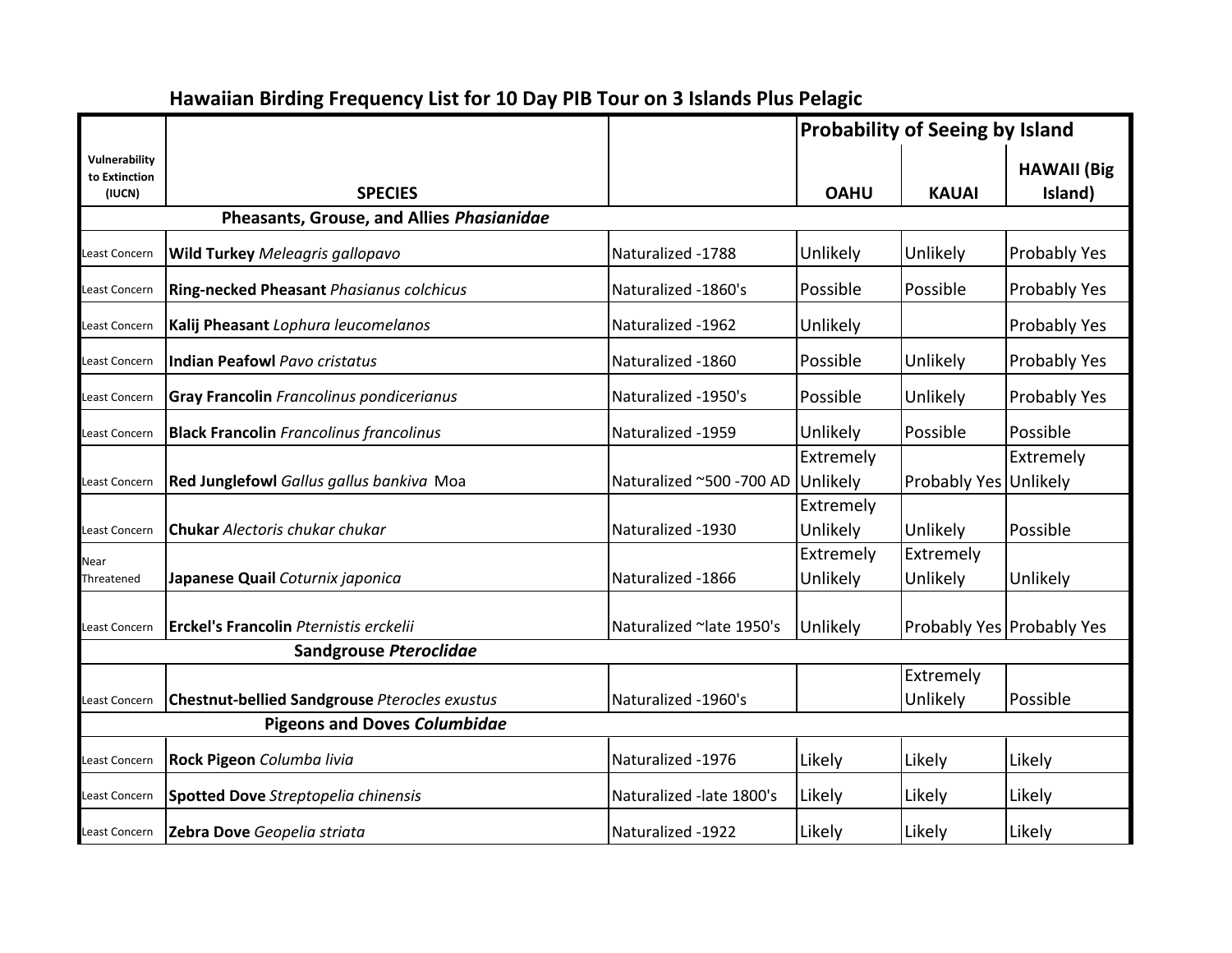|                                          |                                                                                  |                   | <b>Probability of Seeing by Island</b>     |              |                               |  |
|------------------------------------------|----------------------------------------------------------------------------------|-------------------|--------------------------------------------|--------------|-------------------------------|--|
| Vulnerability<br>to Extinction<br>(IUCN) | <b>SPECIES</b>                                                                   |                   | <b>OAHU</b>                                | <b>KAUAI</b> | <b>HAWAII</b> (Big<br>Island) |  |
| east Concern                             | <b>Mourning Dove Zenaida macroura</b>                                            | Naturalized -1963 | Possible                                   | Possible     | Possible                      |  |
|                                          | <b>Swifts Apodidae</b>                                                           |                   |                                            |              |                               |  |
| Endangered                               | Mariana Swiftlet Aerodramus bartschi                                             | Naturalized -1962 | Unlikely                                   |              |                               |  |
|                                          | Rails, Crakes & Coots Rallidae                                                   |                   |                                            |              |                               |  |
| east Concern                             | Common Gallinule Gallinula galeata sandvicensis `Alae `ula<br><b>Endemic sub</b> | Resident          | Probably Yes Probably Yes Unlikely         |              | Extremely                     |  |
| Vulnerable                               | Hawaiian Coot Fulica alai 'Alae kea Endemic                                      | Resident          | Probably Yes Probably Yes Probably Yes     |              |                               |  |
|                                          | <b>Silts and Avocets Recurvirostridae</b>                                        |                   |                                            |              |                               |  |
| Least Concern                            | Black-necked Stilt Himantopus mexicanus knudseni Ae'o<br><b>Endemic sub</b>      | <b>Resident</b>   | Probably Yes   Probably Yes   Probably Yes |              |                               |  |
|                                          | <b>Plovers and Lapwings Charadriidae</b>                                         |                   |                                            |              |                               |  |
| Least Concern                            | <b>Black-bellied Plover Pluvialis squatarola</b>                                 | Migrant ~Aug -Apr | Unlikely                                   | Unlikely     | Unlikely                      |  |
| Least Concern                            | Pacific Golden-Plover Pluvialis fulva Kōlea                                      | Migrant ~Aug -Apr | Likely                                     | Likely       | Likely                        |  |
| east Concern                             | Semipalmated Plover Charadrius semipalmatus                                      | Migrant ~Aug -May | Unlikely                                   | Unlikely     | Unlikely                      |  |
|                                          | <b>Sandpipers and Allies Scolopacidae</b>                                        |                   |                                            |              |                               |  |
| Vulnerable                               | Bristle-thighed Curlew Numenius tahitiensis Kioea                                | Migrant ~Aug -May | Probably Yes Unlikely                      |              | Possible                      |  |
| Least Concern                            | <b>Whimbrel Numenius phaeopus</b>                                                | Migrant ~Aug -May | Unlikely                                   | Unlikely     | Unlikely                      |  |
| Least Concern                            | Ruddy Turnstone Arenaria interpres 'Akekeke                                      | Migrant ~Aug -Apr | Likely                                     | Likely       | Likely                        |  |
| Least Concern                            | <b>Ruff</b> Calidris pugnax                                                      | Migrant ~Aug -Apr | Unlikely                                   | Unlikely     | Unlikely                      |  |
| Least Concern                            | <b>Sharp-tailed Sandpiper Calidris acuminata</b>                                 | Migrant ~Aug -Nov | Possible                                   | Possible     | Possible                      |  |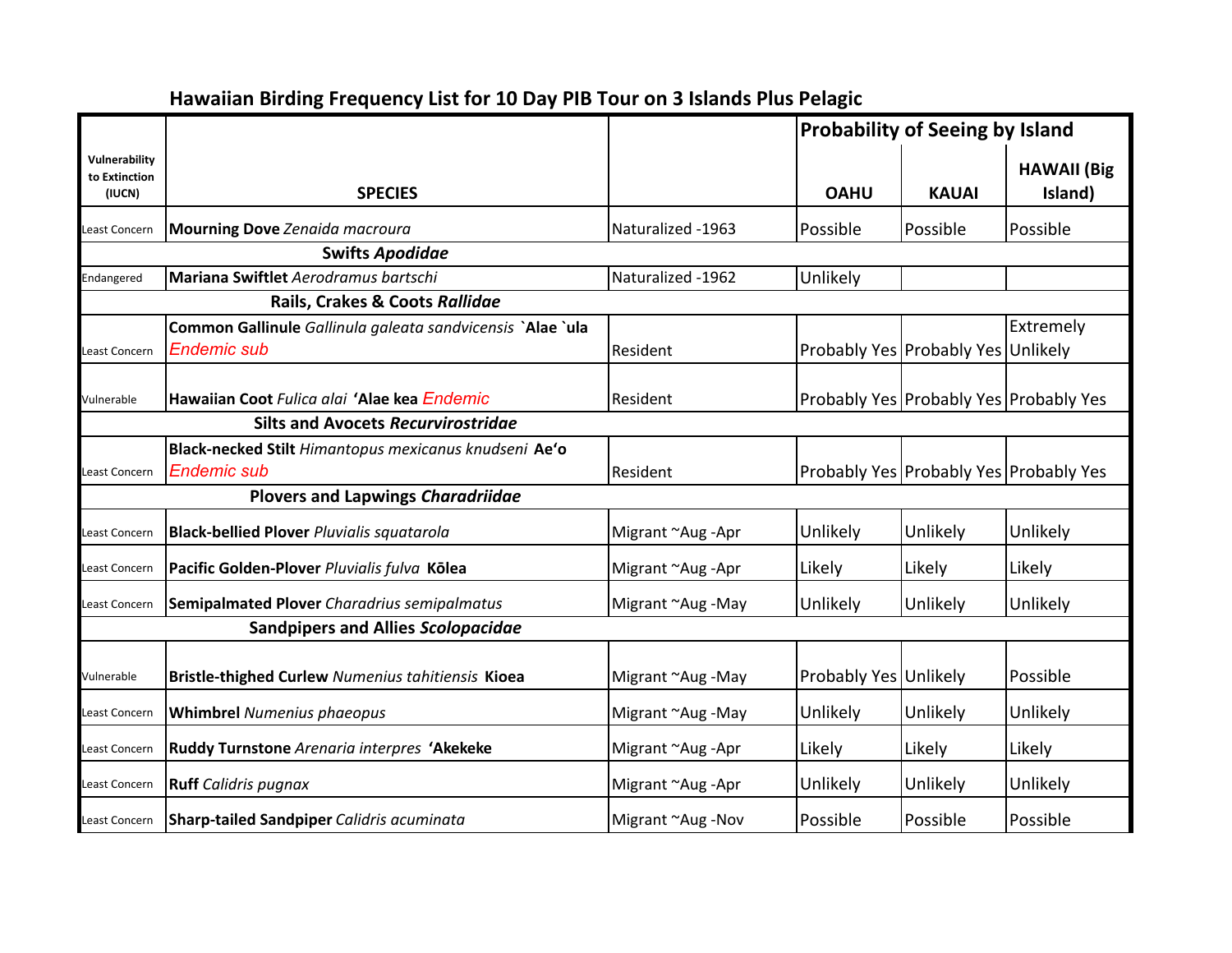|                                          |                                               |                                            | <b>Probability of Seeing by Island</b> |              |                                        |
|------------------------------------------|-----------------------------------------------|--------------------------------------------|----------------------------------------|--------------|----------------------------------------|
| Vulnerability<br>to Extinction<br>(IUCN) | <b>SPECIES</b>                                |                                            | <b>OAHU</b>                            | <b>KAUAI</b> | <b>HAWAII</b> (Big<br>Island)          |
| Least Concern                            | Sanderling Calidris alba Hunakai              | Migrant ~Aug -Apr                          |                                        |              | Probably Yes Probably Yes Probably Yes |
| Least Concern                            | <b>Dunlin</b> Calidris alpina                 | Migrant ~Sep -May                          | Possible                               | Possible     | Possible                               |
| Least Concern                            | Least Sandpiper Calidris minutilla            | Migrant ~Aug -Apr                          | Unlikely                               | Unlikely     | Unlikely                               |
| Least Concern                            | <b>Pectoral Sandpiper Calidris melanotos</b>  | Migrant ~Aug -Apr                          | Possible                               | Possible     | Possible                               |
| Least Concern                            | Western Sandpiper Calidris mauri              | Migrant ~Aug -Apr                          | Unlikely                               | Unlikely     | Unlikely                               |
| Least Concern                            | Long-billed Dowitcher Limnodromus scolopaceus | Migrant ~Sep -May                          | Possible                               | Possible     | Possible                               |
| Least Concern                            | Wilson's Snipe Gallinago delicata             | Migrant ~Sep-Apr                           | Possible                               | Possible     | Possible                               |
| Least Concern                            | <b>Wandering Tattler Tringa incana</b>        | Migrant ~Aug -May                          |                                        |              | Probably Yes Probably Yes Probably Yes |
| Least Concern                            | Lesser Yellowlegs Tringa flavipes             | Migrant ~Aug -May                          | Possible                               | Possible     | Possible                               |
| Least Concern                            | <b>Red Phalarope</b> Phalaropus fulicarius    | Migrant ~Oct -May                          | Unlikely                               | Possible     | Unlikely                               |
|                                          | <b>Skuas and Jaegers Stercorariidae</b>       |                                            |                                        |              |                                        |
| Least Concern                            | South Polar Skua Stercorarius maccormicki     | Migrant (Peak Time May -<br>Nov)           | Unlikely                               | Unlikely     | Unlikely                               |
| Least Concern                            | Pomarine Jaegar Stercorarius pomarinus        | <b>Migrant (Peak Time Nov</b><br>& Mar)    | Unlikely                               | Unlikely     | Unlikely                               |
| Least Concern                            | Parasitic Jaegar Stercorarius parasiticus     | Migrant (Peak Time Apr -<br>May, Oct -Nov) | Unlikely                               | Unlikely     | Unlikely                               |
| Least Concern                            | Long-tailed Jaegar Stercorarius longicadus    | Migrant                                    | Unlikely                               | Unlikely     | Unlikely                               |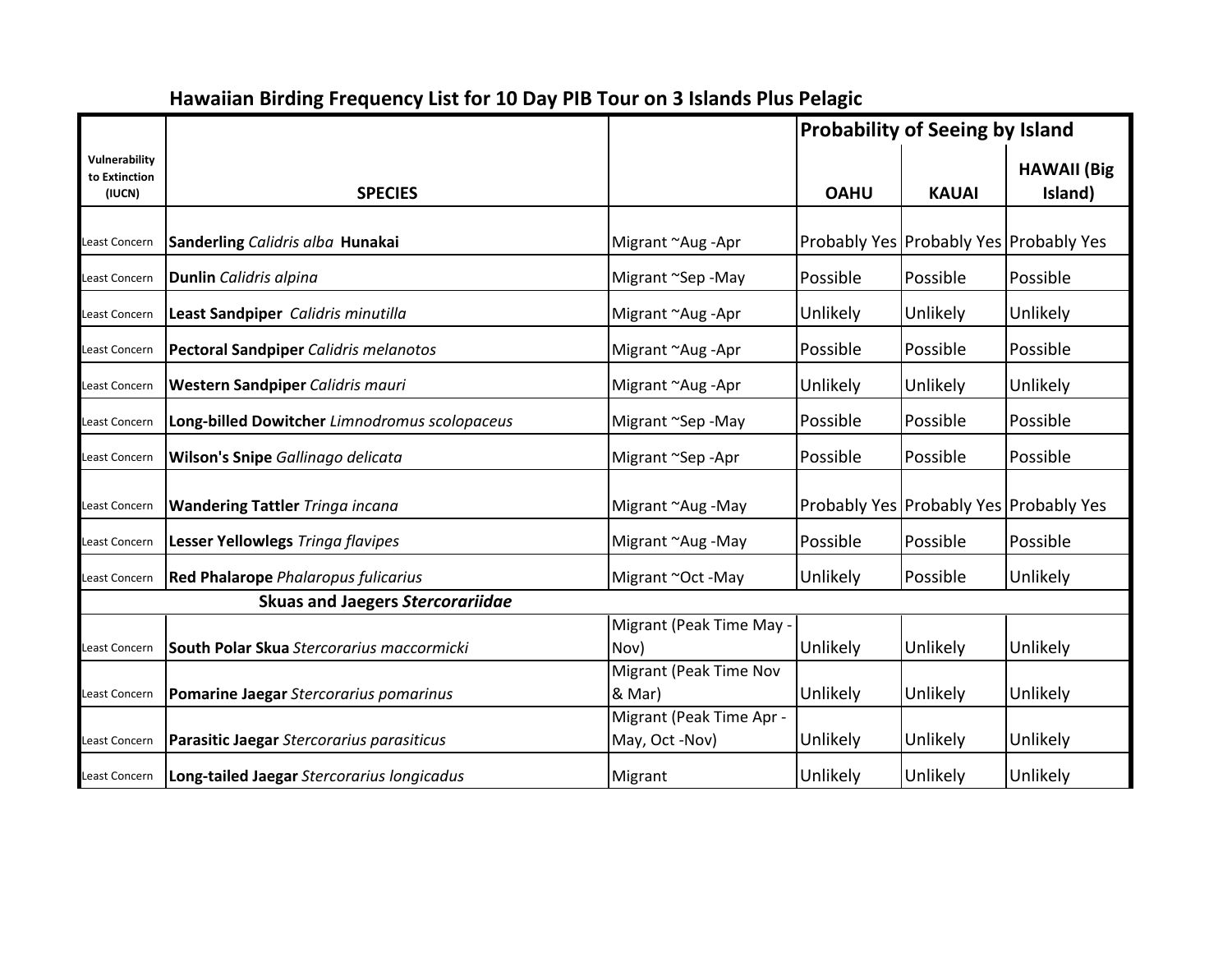|                                          |                                                                         |                     | <b>Probability of Seeing by Island</b> |                              |                               |
|------------------------------------------|-------------------------------------------------------------------------|---------------------|----------------------------------------|------------------------------|-------------------------------|
| Vulnerability<br>to Extinction<br>(IUCN) | <b>SPECIES</b>                                                          |                     | <b>OAHU</b>                            | <b>KAUAI</b>                 | <b>HAWAII (Big</b><br>Island) |
|                                          | <b>Gulls, Terns &amp; Skimmers Laridae</b>                              |                     |                                        |                              |                               |
| Least Concern                            | Laughing Gull Leucophaeus atricilla                                     | Migrant ~Nov -Apr   | Possible                               | Possible                     | Possible                      |
| Least Concern                            | Franklin's Gull Leucophaeus pipixcan                                    | Migrant ~Nov -May   | Unlikely                               | Unlikely                     | Possible                      |
| Least Concern                            | <b>Ring-billed Gull Larus delawarensis</b>                              | Migrant ~Sep -May   | Unlikely                               | Unlikely                     | Unlikely                      |
| Least Concern                            | Glaucous-winged Gull Larus glaucescens                                  | Migrant ~Oct -May   | Unlikely                               | Unlikely                     | Unlikely                      |
| Least Concern                            | Brown Noddy Anous stolidus pileatus Noio kōhā                           | Resident            | Possible                               | Possible                     | Possible                      |
| Least Concern                            | <b>Black Noddy</b> Anous minutus melanogenys Noio Endemic<br>sub        | Resident            | Possible                               | Possible                     | Possible                      |
| Least Concern                            | White Tern Gygis alba candida Manu-o-Kū                                 | Resident            | Probably Yes Unlikely                  | Extremely                    | Unlikely                      |
| Least Concern                            | Sooty Tern Onychoprion fuscatus 'Ewa'ewa                                | Breeder (Nov -Jul)  | <b>Probably Yes Possible</b>           |                              | Unlikely                      |
| Least Concern                            | Gray-backed Tern Onychoprion lunatus Pākalakala                         | Breeder (Apr -Aug)  | Unlikely                               | Unlikely                     | Extremely<br>Unlikely         |
| Least Concern                            | Least Tern Sternula antillarum                                          | Breeder (Mar -Dec)  | Unlikely                               | Extremely<br>Unlikely        | Possible                      |
| Least Concern                            | Arctic Tern Sterna paradisaea                                           | Migrant ~Apr -May   | Unlikely                               | Extremely<br>Unlikely        | Possible                      |
|                                          | <b>Tropicbirds Phaethontidae</b>                                        |                     |                                        |                              |                               |
| Least Concern                            | <b>White-tailed Tropicbird</b> Phaethon lepturus dorotheae<br>Koa'e'kea | Resident            | Possible                               | <b>Probably Yes Possible</b> |                               |
| Least Concern                            | Red-tailed Tropicbird Phaethon rubricauda rothschildi<br>Koa'e'ula      | Breeder (Feb -Sept) | Possible                               | Probably Yes Unlikely        |                               |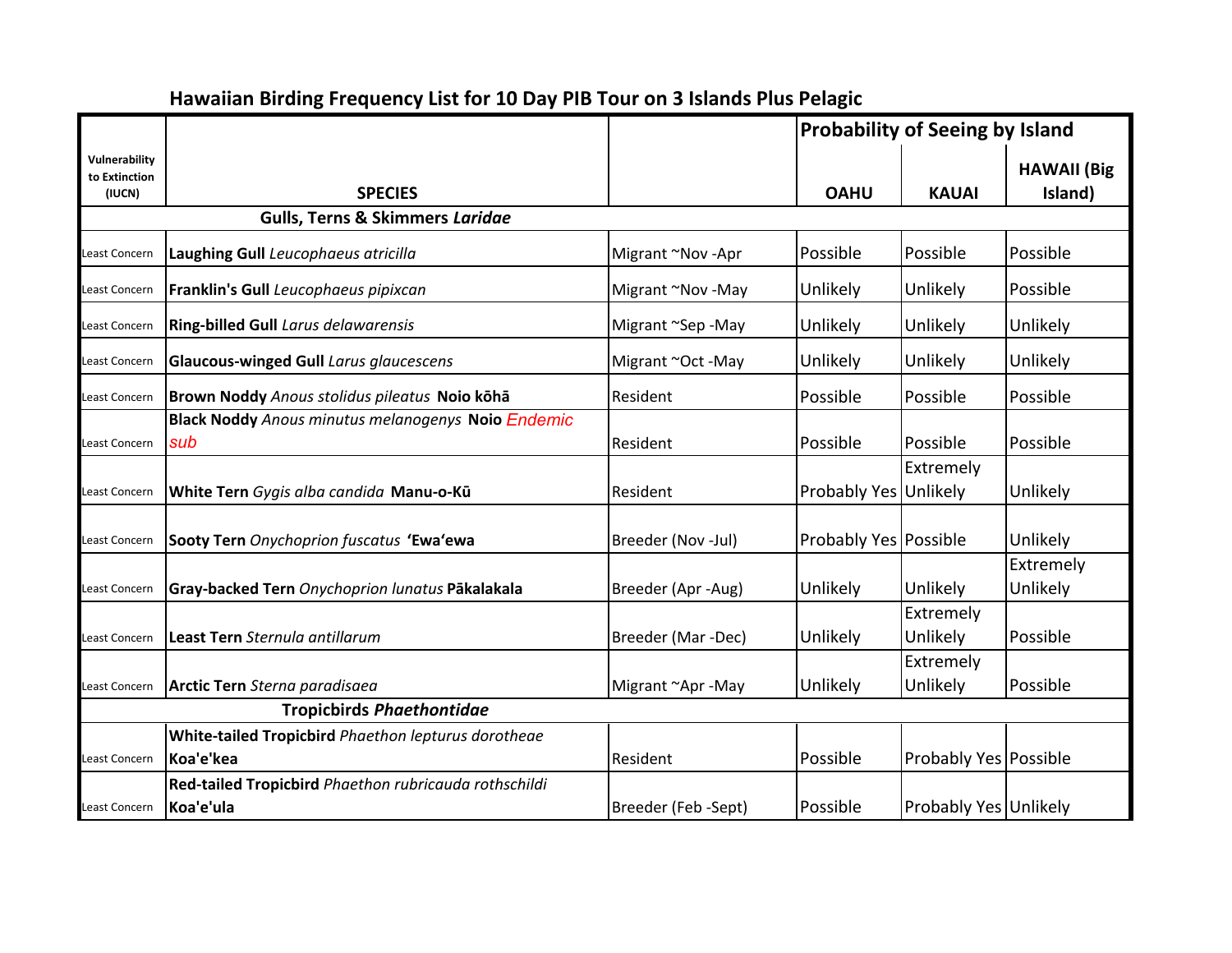|                                          |                                                             |                                 | <b>Probability of Seeing by Island</b> |                       |                               |
|------------------------------------------|-------------------------------------------------------------|---------------------------------|----------------------------------------|-----------------------|-------------------------------|
| Vulnerability<br>to Extinction<br>(IUCN) | <b>SPECIES</b>                                              |                                 | <b>OAHU</b>                            | <b>KAUAI</b>          | <b>HAWAII</b> (Big<br>Island) |
|                                          |                                                             |                                 | Extremely                              |                       |                               |
| Least Concern                            | <b>Red-billed Tropicbird Phaethon aethereus</b>             | Vagrant                         | Unlikely                               | Unlikely              | Unlikely                      |
|                                          | <b>Albatrosses Diomedeidae</b>                              |                                 |                                        |                       |                               |
| Near<br>Threatened                       | Laysan Albatross Phoebastria immutabilis Mōlī               | Breeder (Nov-Jun)               | Possible                               | Probably Yes Unlikely |                               |
| Near<br>Threatened                       | Black-footed Albatross Phoebastria nigripes Ka'upu          | Breeder (Nov -Jun)              | Unlikely                               | Possible              | Unlikely                      |
|                                          |                                                             |                                 | Extremely                              | Extremely             | Extremely                     |
| Vulnerable                               | <b>Short-tailed Albatross Phoebastria albatrus</b>          | Migrant ~Nov -Jun               | Unlikely                               | Unlikely              | Unlikely                      |
|                                          | Southern Storm Petrels Oceanitidae                          |                                 |                                        |                       |                               |
| Least Concern                            | <b>Wilson's Storm-Petrel Oceanites oceanicus</b>            | Migrant ~Sep -Nov               |                                        |                       |                               |
|                                          | Northern Storm Petrels Hydrobatidae                         |                                 |                                        |                       |                               |
| Vulnerable                               | Leach's Storm-Petrel Hydrobates leucorhous                  | Migrant ~Sep -May               | Possible                               | Possible              | Possible                      |
| east Concern                             | Band-rumped Storm-Petrel Hydrobates castro 'Ake'ake         | Breeder (Jan -Nov)              | Possible                               | Possible              | Possible                      |
| Least Concern                            | Tristram's Storm-Petrel Hydrobates tristrami                | Migrant ~Sept -Jun              | Unlikely                               | Unlikely              | Extremely<br>Unlikely         |
|                                          | <b>Shearwaters &amp; Petrels Procellariidae</b>             |                                 |                                        |                       |                               |
|                                          |                                                             |                                 | Extremely                              |                       | Extremely                     |
| Least Concern                            | Kermadec Petrel Pterodroma neglecta                         | Migrant                         | Unlikely                               | Unlikely              | Unlikely                      |
| Near                                     |                                                             | Migrant ~Peak Time Mar          |                                        |                       |                               |
| Threatened                               | Mottled Petrel Pterodroma inexpectata                       | May, Oct -Nov                   | Possible                               | Possible              | Possible                      |
| Vulnerable                               | Juan Fernandez Petrel Pterodroma externa                    | Migrant                         | Unlikely                               | Unlikely              | Possible                      |
|                                          |                                                             | Breeder (Mar-Nov)               |                                        |                       |                               |
| Endangered                               | Hawaiian Petrel Pterodroma sandwichensis 'Ua'u Endemic      | ~Peak Time Apr -Jun             | Possible                               | Possible              | Possible                      |
| Vulnerable                               | <b>White-necked Petrel</b> Pterodroma cervicalis cervicalis | Migrant ~Peak Time Sept<br>-Feb | Unlikely                               | Unlikely              | Unlikely                      |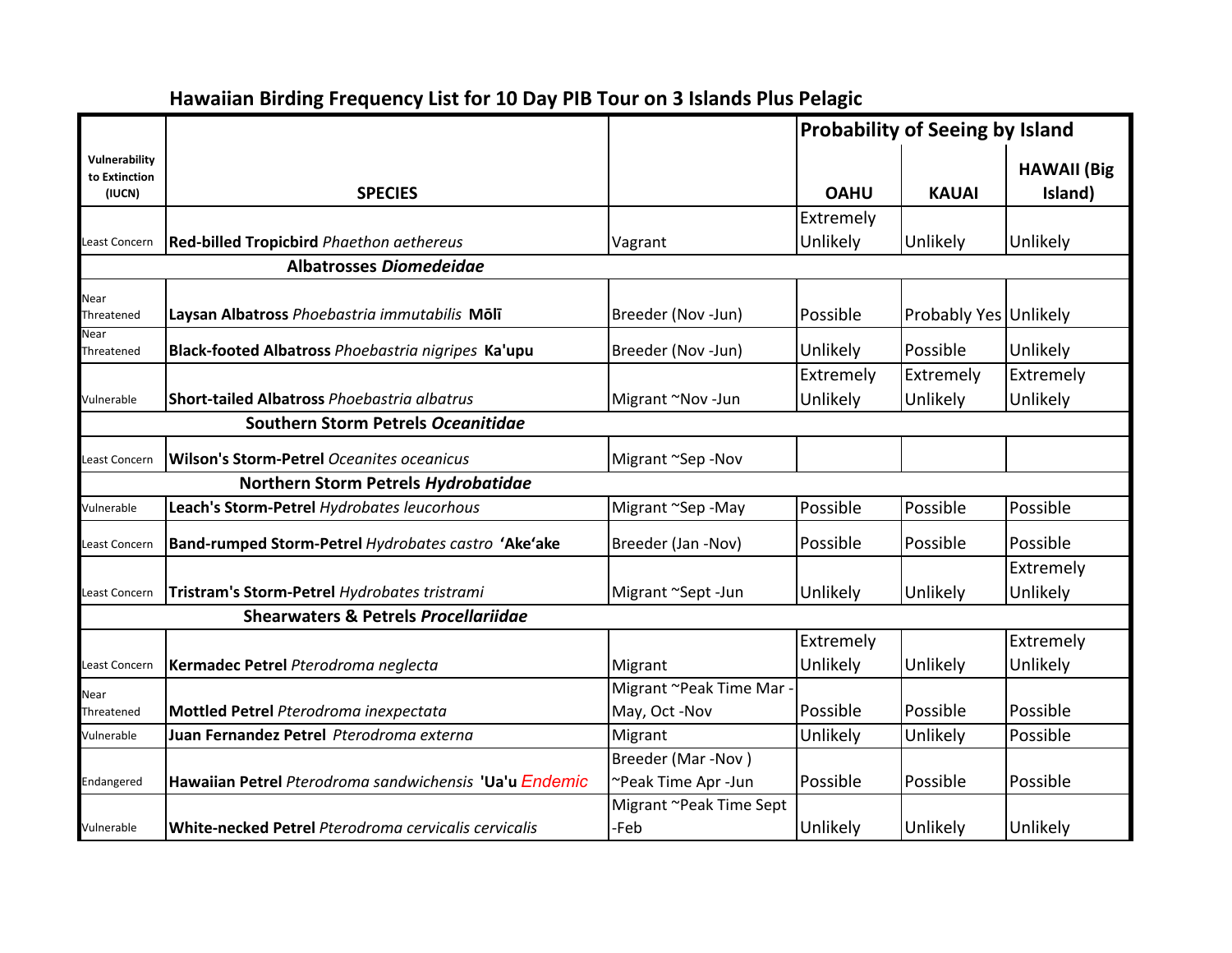|                                          |                                                     |                        | <b>Probability of Seeing by Island</b> |                                    |                                        |
|------------------------------------------|-----------------------------------------------------|------------------------|----------------------------------------|------------------------------------|----------------------------------------|
| Vulnerability<br>to Extinction<br>(IUCN) | <b>SPECIES</b>                                      |                        | <b>OAHU</b>                            | <b>KAUAI</b>                       | <b>HAWAII</b> (Big<br>Island)          |
|                                          |                                                     |                        |                                        |                                    | Extremely                              |
| Least Concern                            | <b>Bonin Petrel Pterodroma hypoleuca</b>            | Migrant                | Unlikely                               | Unlikely                           | Unlikely                               |
|                                          |                                                     | Migrant ~Peak Time Mar |                                        |                                    |                                        |
| Least Concern                            | <b>Black-winged Petrel Pterodroma nigripennis</b>   | May, Sep-Nov           | Possible                               | Possible                           | Possible                               |
| Vulnerable                               | Cook's Petrel Pterodroma cookii                     | Migrant ~Apr -Nov      | Unlikely                               | Unlikely                           | Unlikely                               |
|                                          |                                                     | Breeder (Mar -Oct)     |                                        |                                    |                                        |
| Least Concern                            | Bulwer's Petrel Bulweria bulwerii 'Ou               | ~Peak Time Apr -May    | Possible                               | Possible                           | Possible                               |
|                                          |                                                     | Breeder ~Peak Time Mar |                                        |                                    |                                        |
| east Concern                             | Wedge-tailed Shearwater Ardenna pacifica 'Ua'u kani | -Sep                   |                                        |                                    | Probably Yes Probably Yes Probably Yes |
| Vulnerable                               | <b>Buller's Shearwater Ardenna bulleri</b>          | Migrant ~Apr -Nov      | Possible                               | Possible                           | Possible                               |
| east Concern                             | Short-tailed Shearwater Ardenna tenuirostris        | Migrant (fall)         | Unlikely                               | Unlikely                           | Unlikely                               |
| Near                                     |                                                     | Migrant ~Peak Time Mar |                                        |                                    |                                        |
| Threatened                               | Sooty Shearwater Ardenna grisea                     | May, Sep-Nov           | Possible                               | Possible                           | Possible                               |
|                                          |                                                     |                        |                                        |                                    | Extremely                              |
| Least Concern                            | Christmas Shearwater Puffinus nativitatis           | Breeder (Mar -Oct)     | Unlikely                               | Possible                           | Unlikely                               |
| Critically                               |                                                     | Breeder (Mar-Nov)      |                                        |                                    |                                        |
| Endangered                               | Newell's Shearwater Puffinus newelli 'A'o Endemic   | ~Peak Time Apr -May    | Possible                               | Possible                           | Possible                               |
|                                          | <b>Frigatebirds Fregatidae</b>                      |                        |                                        |                                    |                                        |
|                                          |                                                     |                        |                                        |                                    |                                        |
| Least Concern                            | Great Frigatebird Fregata minor palmerstoni 'Iwa    | Resident               | Possible                               | <b>Probably Yes Possible</b>       |                                        |
|                                          | <b>Gannets, Boobies Sulidae</b>                     |                        |                                        |                                    |                                        |
| east Concern                             | Masked Booby Sula dactylatra A                      | Resident               | Possible                               | Possible                           | Possible                               |
| Least Concern                            | Brown Booby Sula leucogaster plotus 'A              | Resident               |                                        |                                    | Probably Yes Probably Yes Probably Yes |
| Least Concern                            | Red-footed Booby Sula sula rubripes 'A              | Resident               |                                        | Probably Yes Probably Yes Possible |                                        |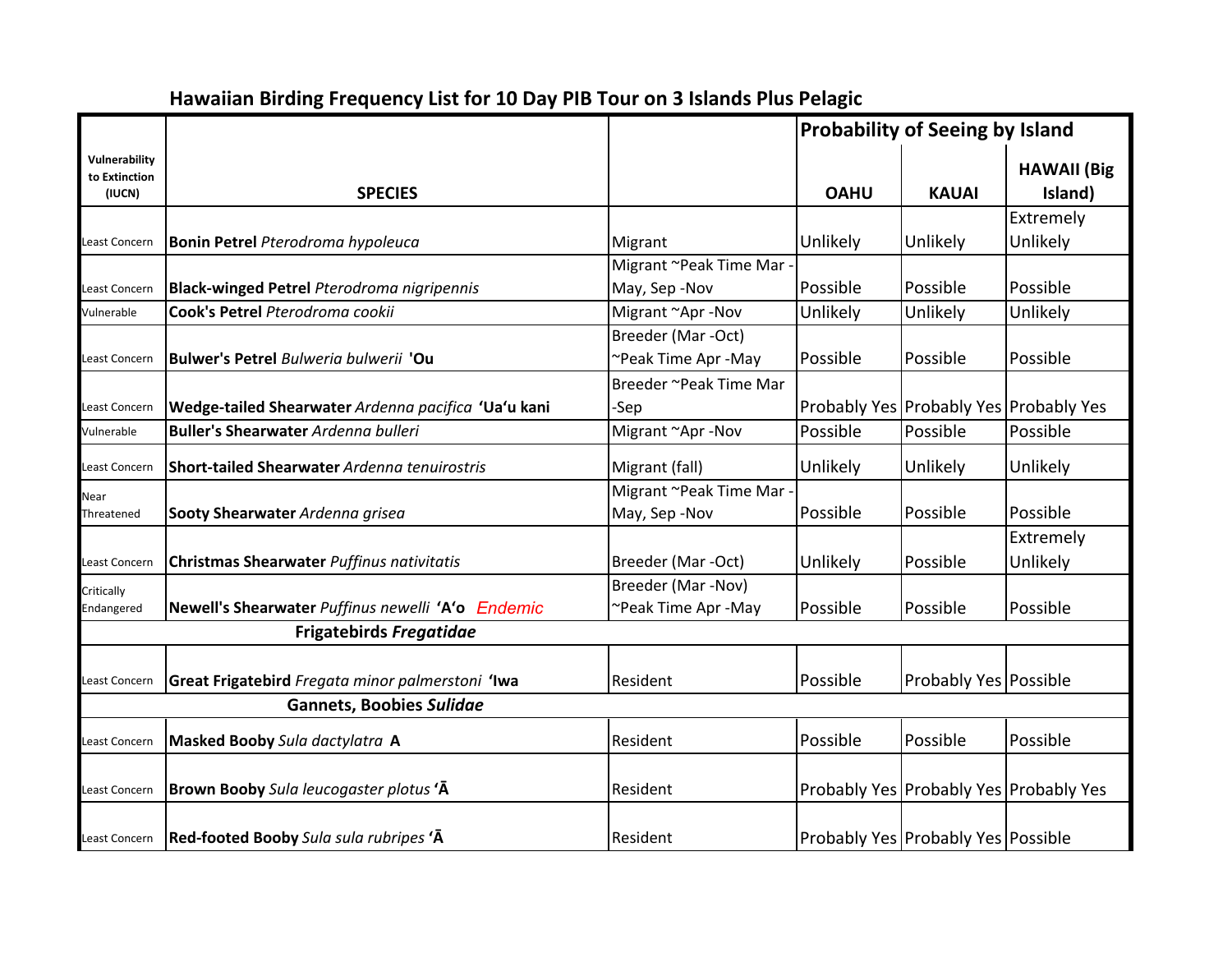### **Vulnerability to Extinction (IUCN) SPECIES OAHU KAUAI HAWAII (Big Island) Probability of Seeing by Island Herons, Egrets, and Bitterns** *Ardeidae* Least Concern **Cattle Egret** *Bubulcus ibis ibis* Naturalized -1959 Likely Likely Likely Least Concern **Black-crowned Night- Heron** *Nycticorax nycticorax* **'Auku'u** Resident Likely Likely Likely **Ibises and Spponbills** *Threskiornithidae* Least Concern **Whtie-faced Ibis** *Plegadis chihi* Vagrant Possible Possible Possible **Ospreys** *Pandionidae* east Concern **Osprey** Pandion haliaetus **Migrant Migrant Wigrant Unlikely Unlikely Unlikely** Unlikely **Kites, Hawks & Eagles** *Accipitridae* Near Threatened **Hawaiian Hawk** *Buteo solitarius* **ʻIo** *Endemic* Resident Unlikely Unlikely Probably Yes **Barn-Owls** *Tytonidae* Least Concern **Barn Owl** *Tyto alba pratincola* Naturalized -1958 Unlikely Unlikely Possible **Typical Owls** *Strigidae* east Concern **Endemic sub Short-eared Owl** *Asio flammeus sandwichensis* **Pueo Endemic sub** Resident **Resident (Unlikely Possible Probably Yes Falcons and Caracaras** *Falconidae* east Concern **Peregrine Falcon** *Falco peregrinus* Migrant ~Oct -May Unlikely Unlikely Unlikely Unlikely Unlikely **Cockatoos** *Cacatuidae* Endangered **White Cockatoo** *Cacatua alba* **Excaped ~1987** Unlikely Vulnerable **Salmon-crested Cockatoo** *Cacatua moluccensis* Escaped ~1972 Possible Near Threatened **Tanimbar Corella** *Cacatua goffiniana* Escaped ~1987 | Unlikely | Unlikely | Unlikely | Unlikely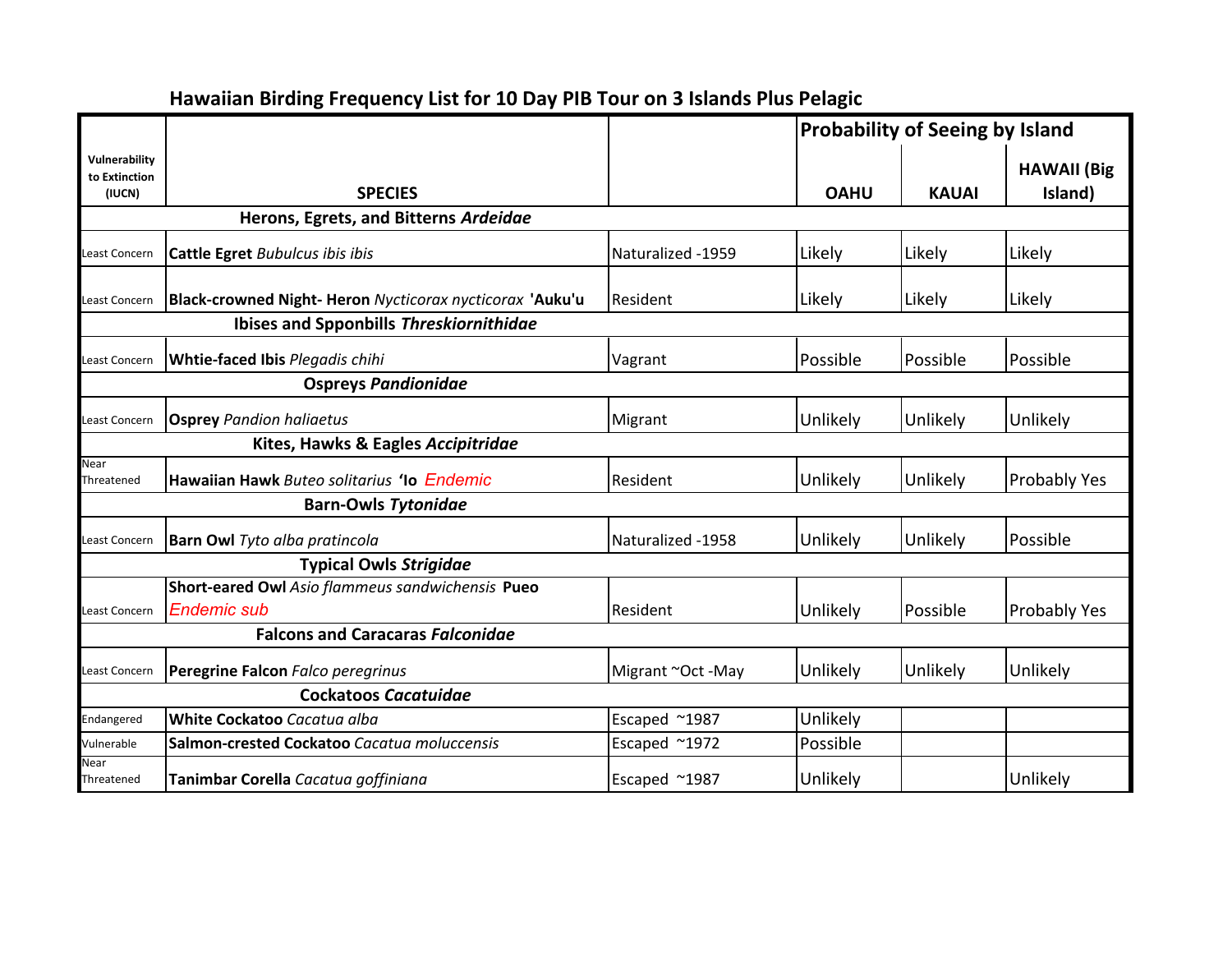#### **Hawaiian Birding Frequency List for 10 Day PIB Tour on 3 Islands Plus Pelagic Vulnerability to Extinction (IUCN) SPECIES OAHU KAUAI HAWAII (Big Island) Probability of Seeing by Island Parakeets, Macaws, and Parrots** *Psittacidae* Near Threatened **Red-masked Parakeet** *Psittacara erythrogenys* Naturalized -1987 | Possible | Possible | Possible Least Concern **Blue-crowned Parakeet** *Thectocercus acuticaudatus* Escaped ~1986 Unlikely Least Concern **Burrowing Parakeet** *Cyanoliseus patagonus* Escaped ~1990 Unlikely Endangered **Red-crowned Parrot** *Amazona viridigenalis* Naturalized -1969 Possible Extremely Unlikely **Lorie, Lovebirds, and Australasian Parrots** *Psittaculidae* Least Concern **Rosy-faced Lovebird** *Agapornis roseicollis* **Example 1970's** Escaped ~1970's Extremely Unlikely Unlikely Extremely Possible Least Concern **Rose-ringed Parakeet** *Psittacula krameri* Naturalized ~1930's Probably Probably Probably Probably Probably Probably Probably Probably Probably Probably Probably Probably Probably Probably Probably Probably Extremely Probably Yes Probably Yes Unlikely **Jays and Crows** *Corvidae* Extinct in Wild **Hawaiian Crow** *Corvus hawaiiensis* **ʻAlalā** *Endemic* Extinct in Wild 2002 Extremely Unlikely **Monarch-flycatchers** *Monarchidae* Vulnerable **Kauaʻi ʻElepaio** *Chasiempis sclateri Endemic* Resident Probably Yes Endangered **Oʻahu ʻElepaio** *Chasiempis ibidis Endemic* Resident Possible Vulnerable **Hawaiʻi ʻElepaio** *Chasiempis sandwichensis Endemic* Resident Probably Yes **Larks** *Alaudidae* Least Concern **Eurasian Skylark** *Alauda arvensis* Naturalized ~1865 -1870 Unlikely Unlikely Probably Yes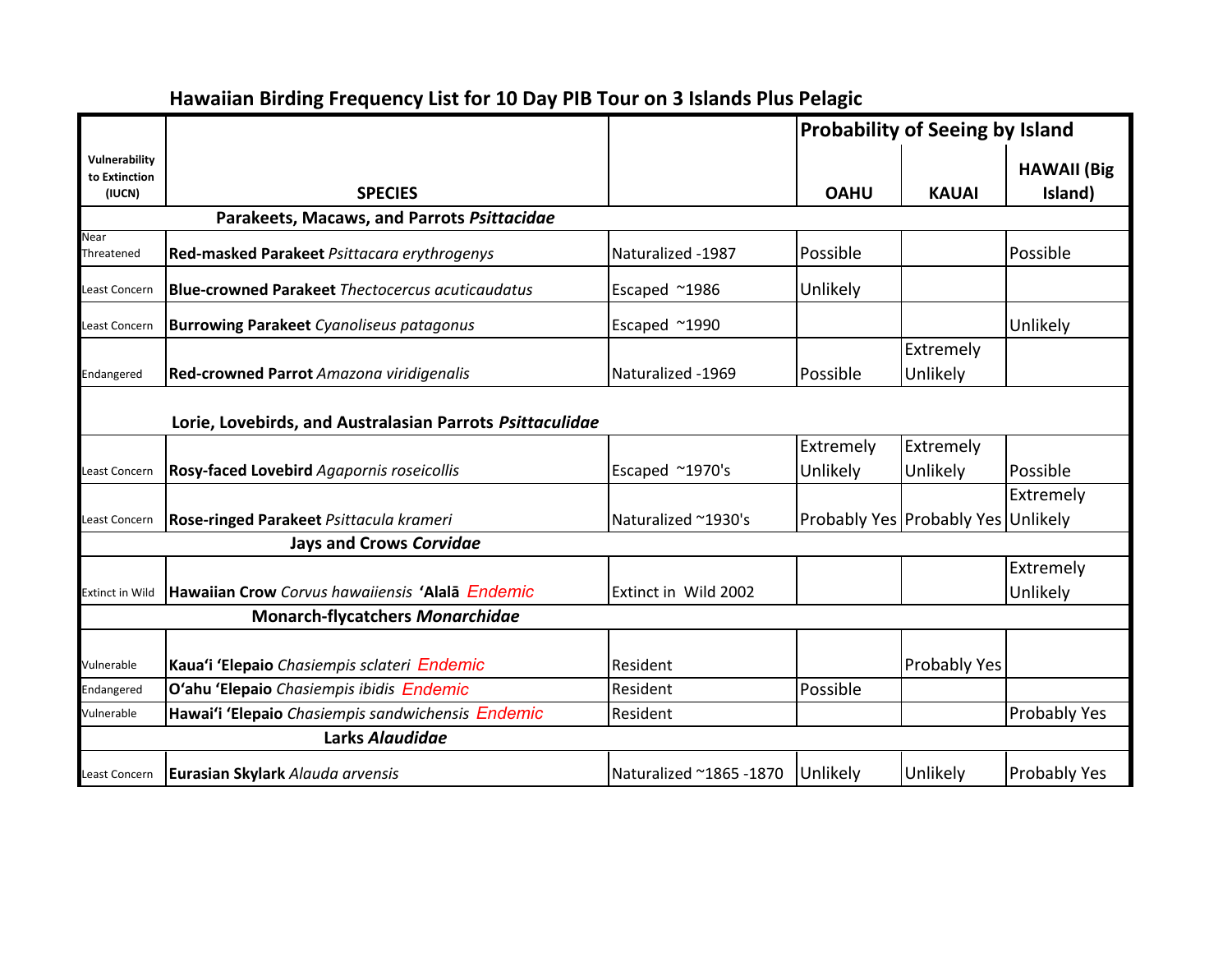|                                          |                                                           |                         | <b>Probability of Seeing by Island</b> |                           |                               |
|------------------------------------------|-----------------------------------------------------------|-------------------------|----------------------------------------|---------------------------|-------------------------------|
| Vulnerability<br>to Extinction<br>(IUCN) | <b>SPECIES</b>                                            |                         | <b>OAHU</b>                            | <b>KAUAI</b>              | <b>HAWAII</b> (Big<br>Island) |
|                                          | <b>Bulbuls Pycnonotidae</b>                               |                         |                                        |                           |                               |
| Least Concern                            | Red-vented Bulbul Pycnonotus cafer                        | Naturalized ~1965       | Likely                                 |                           |                               |
| Least Concern                            | <b>Red-whiskered Bulbul Pycnonotus jocosus</b>            | Naturalized ~1965       | <b>Probably Yes</b>                    |                           |                               |
|                                          | <b>Bush-Warblers Cettidae</b>                             |                         |                                        |                           |                               |
| Least Concern                            | Japanese Bush Warbler Horornis diphone cantans            | Naturalized ~1929 -1941 | Possible                               | Possible                  | Possible                      |
|                                          | <b>White-eyes Zosteropidae</b>                            |                         |                                        |                           |                               |
| Least Concern                            | <b>Warbling White-eye Zosterops japonicus</b>             | Naturalized ~1929 -1937 | Likely                                 | Likely                    | Likely                        |
|                                          | Laughingthrushes Leiothrichidae                           |                         |                                        |                           |                               |
| Least Concern                            | Greater Necklaced Laughingthrush Garulax pectoralis       | Naturalized -1919       |                                        | Unlikely                  |                               |
|                                          |                                                           |                         | Extremely                              |                           |                               |
| Least Concern                            | Hwamei Garrulax canorus canorus                           | Naturalized ~1896       | Unlikely                               | Possible                  | Unlikely                      |
| east Concern                             | <b>Red-billed Leiothrix</b> Leiothrix lutea               | Naturalized ~1917       | Possible                               | Unlikely                  | Possible                      |
|                                          | Chats, Old World Flycatchers Muscicapidae                 |                         |                                        |                           |                               |
| Least Concern                            | White-rumped Shama Copsychus malabaricus                  | Naturalized -1931       |                                        | Probably Yes Probably Yes |                               |
|                                          | <b>Thrushes and Allies Turdidge</b>                       |                         |                                        |                           |                               |
| Vulnerable                               | ' <b>Ōma'o</b> Myadestes obscurus Hawaiian Thrush Endemic | Resident                |                                        |                           | Possible                      |
| Critically<br>Endangered                 | Puaiohi Myadestes palmeri Small Kaua'i Thrush Endemic     | Resident                |                                        | Unlikely                  |                               |
|                                          | <b>Mockingbirds, Thrashers Mimidae</b>                    |                         |                                        |                           |                               |
| Least Concern                            | <b>Northern Mockingbird Mimus polyglottos</b>             | Naturalized -1928       | Possible                               |                           | Probably Yes Probably Yes     |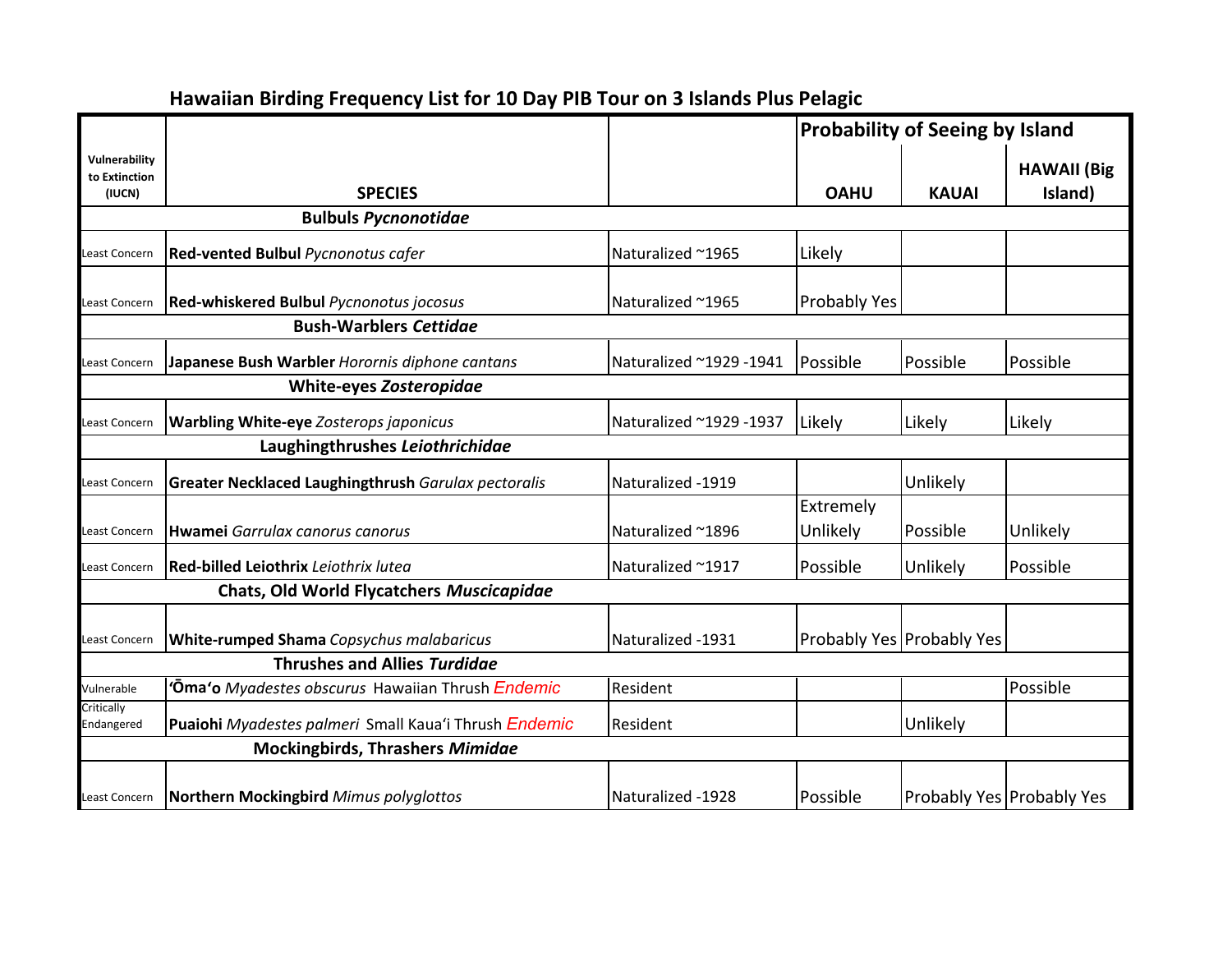|                                          |                                                 |                           | <b>Probability of Seeing by Island</b> |                       |                                  |
|------------------------------------------|-------------------------------------------------|---------------------------|----------------------------------------|-----------------------|----------------------------------|
| Vulnerability<br>to Extinction<br>(IUCN) | <b>SPECIES</b>                                  |                           | <b>OAHU</b>                            | <b>KAUAI</b>          | <b>HAWAII</b> (Big<br>Island)    |
|                                          | <b>Starlings Sturnidae</b>                      |                           |                                        |                       |                                  |
| east Concern                             | <b>Common Myna Acridotheres tristis</b>         | Naturalized ~1866         | Likely                                 | Likely                | Likely                           |
|                                          | <b>Waxbills, Munias and allies Estrildidae</b>  |                           |                                        |                       |                                  |
| Least Concern                            | Lavender Waxbill Estrilda caerulescens          | Naturalized -1965         | Extremely<br>Unlikely                  |                       | Unlikely                         |
| Least Concern                            | Orange-cheeked Waxbill Estilda melopoda         | Naturalized ~1960's       | Extremely<br>Unlikely                  |                       |                                  |
| Least Concern                            | Common Waxbill Estrilda astrild                 | Naturalized -1973         | Likely                                 | Probably Yes Likely   |                                  |
| Least Concern                            | Red Avadavat Amandava amandava                  | Naturalized ~early 1900's | Possible                               | Possible              | Possible                         |
| Least Concern                            | <b>African Silverbill Euodice cantans</b>       | Naturalized ~Mid 1960's   | Possible                               |                       | Probably Yes Probably Yes        |
| Endangered                               | Java Sparrow Lonchura oryzivora                 | Naturalized ~Mid 1960's   | Likely                                 | Likely                | Likely                           |
| east Concern                             | Scaly-breasted Munia Lonchura punctulata        | Naturalized ~1866         | Possible                               |                       | Probably Yes Probably Yes        |
| Least Concern                            | Chestnut Munia Lonchura atricapilla             | Naturalized ~1959         | Likely                                 | Likely                | Unlikely                         |
|                                          | Old World Sparrows Passeridae                   |                           |                                        |                       |                                  |
| Least Concern                            | <b>House Sparrow Passer domesticus</b>          | Naturalized ~1871         | Likely                                 | Likely                | Likely                           |
|                                          | <b>Finches Fringillidae</b>                     |                           |                                        |                       |                                  |
| Critically<br>Endangered                 | Akikiki Oreomystis bairdi Kauai Creeper Endemic | Resident                  |                                        | Unlikely              |                                  |
| Critically<br>Endangered                 | Palila Loxioides bailleui Endemic               | Resident                  | Extremely<br>Unlikely                  | Extremely<br>Unlikely | Possible                         |
| Least Concern                            | 'Apapane Himatione sanguinea Endemic            | Resident                  | Possible                               |                       | <b>Probably Yes Probably Yes</b> |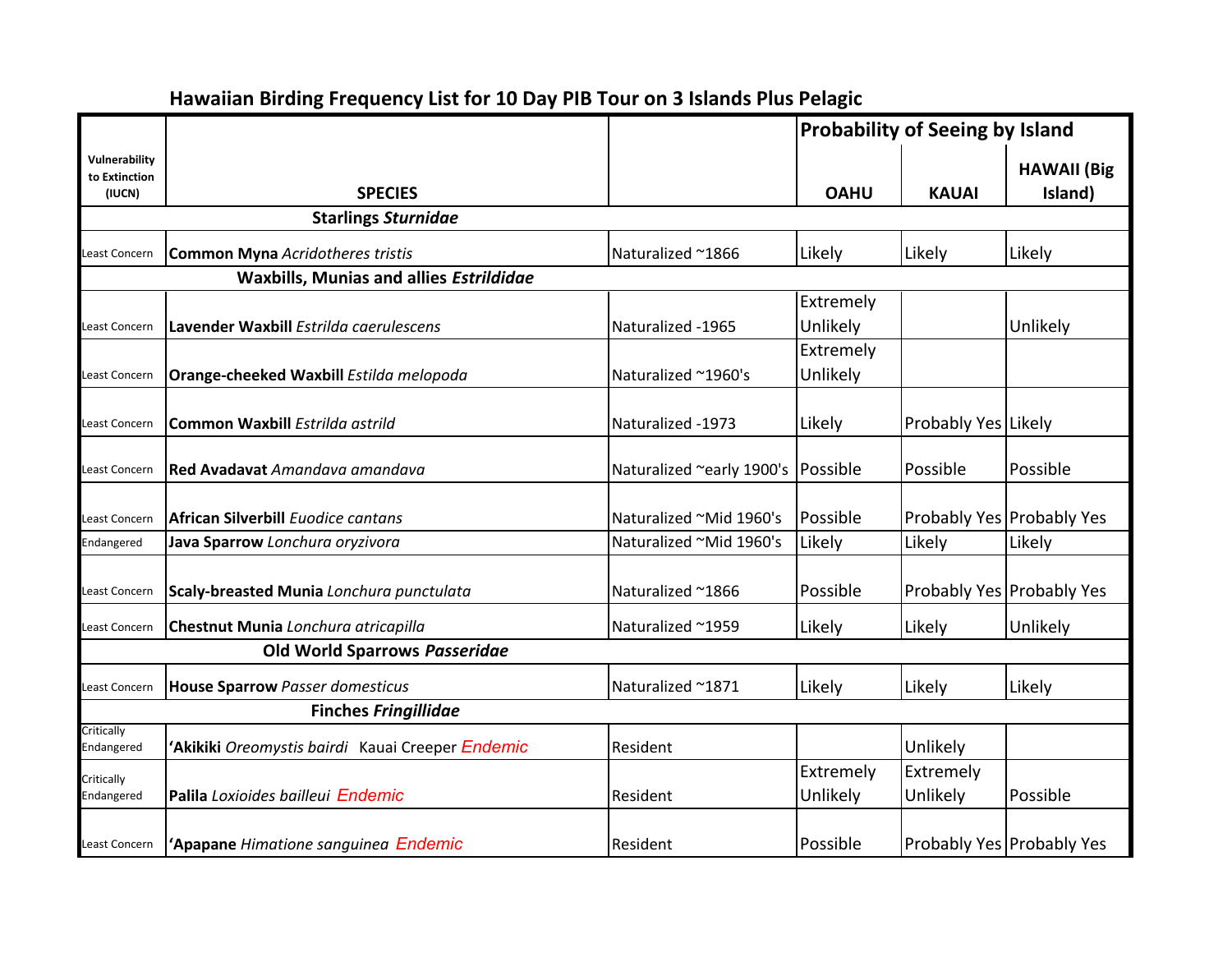|                                          |                                                      |                   |              | <b>Probability of Seeing by Island</b> |                                        |  |
|------------------------------------------|------------------------------------------------------|-------------------|--------------|----------------------------------------|----------------------------------------|--|
| Vulnerability<br>to Extinction<br>(IUCN) | <b>SPECIES</b>                                       |                   | <b>OAHU</b>  | <b>KAUAI</b>                           | <b>HAWAII</b> (Big<br>Island)          |  |
|                                          |                                                      |                   | Extremely    |                                        |                                        |  |
| Vulnerable                               | l'iwi Drepanis coccinea Scarlet Honeycreeper Endemic | <b>Resident</b>   | Unlikely     | Unlikely                               | Probably Yes                           |  |
| Endangered                               | Akiapola'au Hemignathus wilsoni Endemic              | Resident          |              |                                        | Possible                               |  |
| Vulnerable                               | Anianiau Magumma parva Endemic                       | Resident          |              | Possible                               |                                        |  |
| east Concern                             | Hawai'i 'Amakihi Chlorodrepanis virens Endemic       | Resident          |              |                                        | Probably Yes                           |  |
| Vulnerable                               | O'ahu 'Amakihi Chlorodrepanis flava Endemic          | Resident          | Probably Yes |                                        |                                        |  |
| Vulnerable                               | Kaua'i 'Amakihi Chlorodrepanis stejnegeri Endemic    | Resident          |              | Possible                               |                                        |  |
| Endangered                               | Hawaii Creeper Loxops mana 'Alawi Endemic            | Resident          |              |                                        | Unlikely                               |  |
| Critically<br>Endangered                 | 'Akeke'e Loxops caeruleirostris Endemic              | Resident          |              | Unlikely                               |                                        |  |
| Endangered                               | Hawai'i 'Akepa Loxops coccineus Endemic              | Resident          |              | Probably Yes                           |                                        |  |
| east Concern                             | <b>House Finch Haemorhous mexicanus</b>              | Naturalized -1859 | Likely       | Likely                                 | Likely                                 |  |
| Least Concern                            | Yellow-fronted Canary Crithagra mozambica            | Naturalized -1964 | Probably Yes |                                        | Probably Yes                           |  |
|                                          | Oropendolas, Orioles & Blackbirds Icteridae          |                   |              |                                        |                                        |  |
|                                          | <b>Western Meadowlark</b>                            |                   | Extremely    |                                        | Extremely                              |  |
| Least Concern                            | Sturnella neglecta                                   | Naturalized -1931 | Unlikely     | Possible                               | Unlikely                               |  |
|                                          | <b>Cardinals, Grosbeaks and allies Cardinalidae</b>  |                   |              |                                        |                                        |  |
| east Concern                             | <b>Northern Cardinal Cardinalis cardinalis</b>       | Naturalized -1929 |              |                                        | Probably Yes Probably Yes Probably Yes |  |
|                                          | <b>Tanagers and allies Thraupidae</b>                |                   |              |                                        |                                        |  |
| east Concern                             | Red-crested Cardinal Paroaria coronata               | Naturalized -1929 | Likely       | Likely                                 |                                        |  |
| Least Concern                            | Yellow-billed Cardinal Paroaria capitata capitata    | Naturalized -1972 |              |                                        | <b>Probably Yes</b>                    |  |